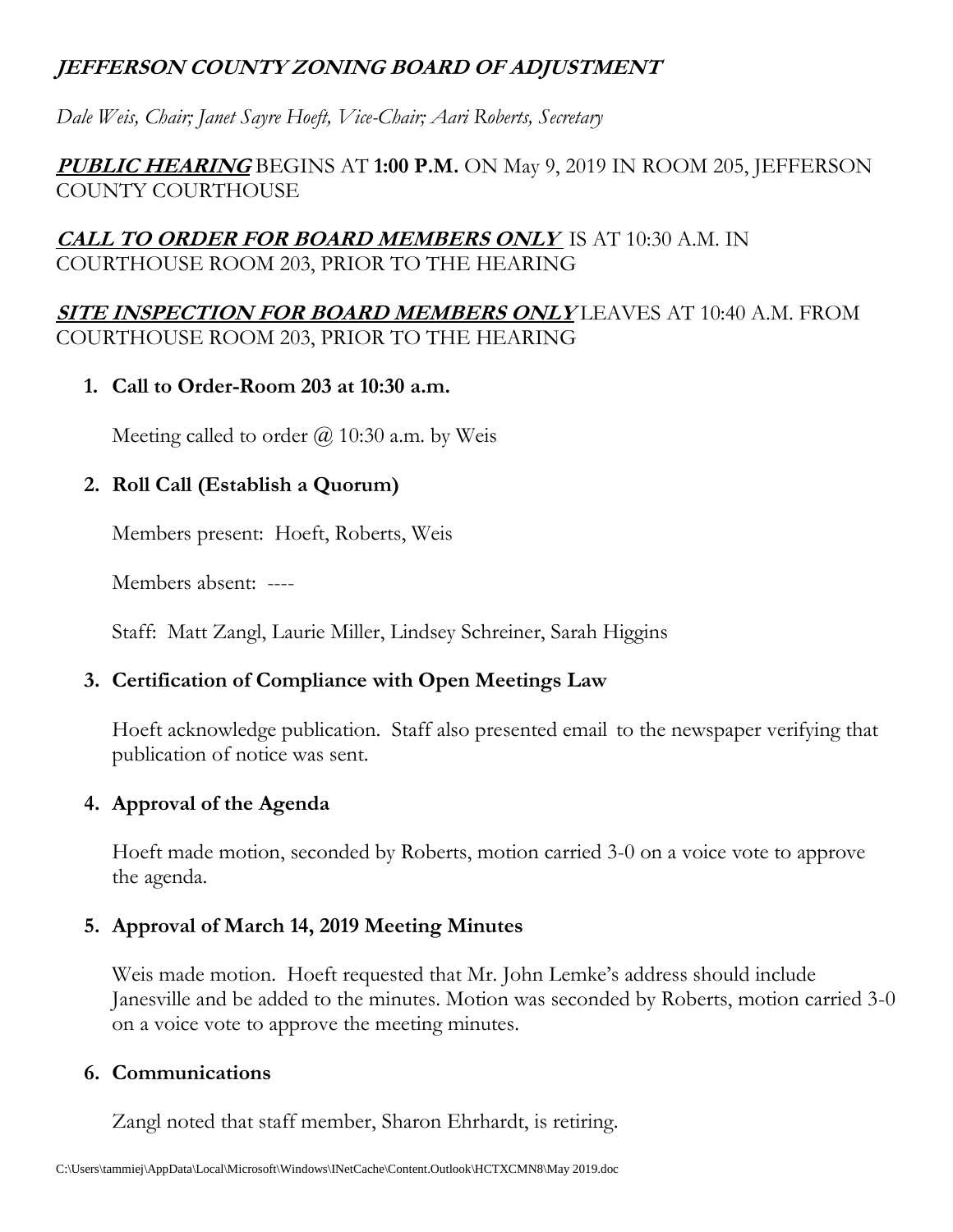Hoeft asked staff about permits issued for structural alterations. Zangl explained. Hoeft also noted she was not aware that permits were required for razing structures. Zangl explain the purpose of the razing permits.

#### **7. Public Comment -** None

 **8. Site Inspections – Beginning at 10:40 a.m. and Leaving from Room 203** V1644-19 – Corby & Dana Bergmann, Town of Jefferson V1645-19 – Sara Manzke & Joshua Pernat, Town of Ixonia

#### **9. Public Hearing – Beginning at 1:00 p.m. in Room 205**

Meeting called to order  $\omega$  1:00 p.m. by Weis

Members present: Hoeft, Weis, Roberts

Members absent: -----

Staff: Matt Zangl, Laurie Miller, Sarah Higgins, Lindsey Schreiner

## **10. Explanation of Process by Board of Adjustment Chair**

The following was read into the record by Weis:

# **NOTICE OF PUBLIC HEARING JEFFERSON COUNTY ZONING BOARD OF ADJUSTMENT**

**NOTICE IS HEREBY GIVEN** that the Jefferson County Zoning Board of Adjustment will conduct a public hearing at 1:00 p.m. on Thursday, May 9, 2019 in Room 205 of the Jefferson County Courthouse, Jefferson, Wisconsin. Matters to be heard are applications for variance from terms of the Jefferson County Zoning Ordinance. No variance may be granted which would have the effect of allowing in any district a use not permitted in that district. No variance may be granted which would have the effect of allowing a use of land or property which would violate state laws or administrative rules. Subject to the above limitations, variances may be granted where strict enforcement of the terms of the ordinance results in an unnecessary hardship and where a variance in the standards will allow the spirit of the ordinance to be observed, substantial justice to be accomplished and the public interest not violated. Based upon the findings of fact, the Board of Adjustment must conclude that: 1) Unnecessary hardship is present in that a literal enforcement of the terms of the ordinance would unreasonably prevent the owner from using the property for a permitted purpose or would render conformity with such restrictions unnecessarily burdensome; 2) The hardship is due to unique physical limitations of the property rather than circumstances of the applicant; 3) The variance will not be contrary to the public interest as expressed by the purpose and intent of the zoning ordinance. **PETITIONERS, OR THEIR REPRESENTATIVES, SHALL BE PRESENT.** There may be site inspections prior to public hearing which any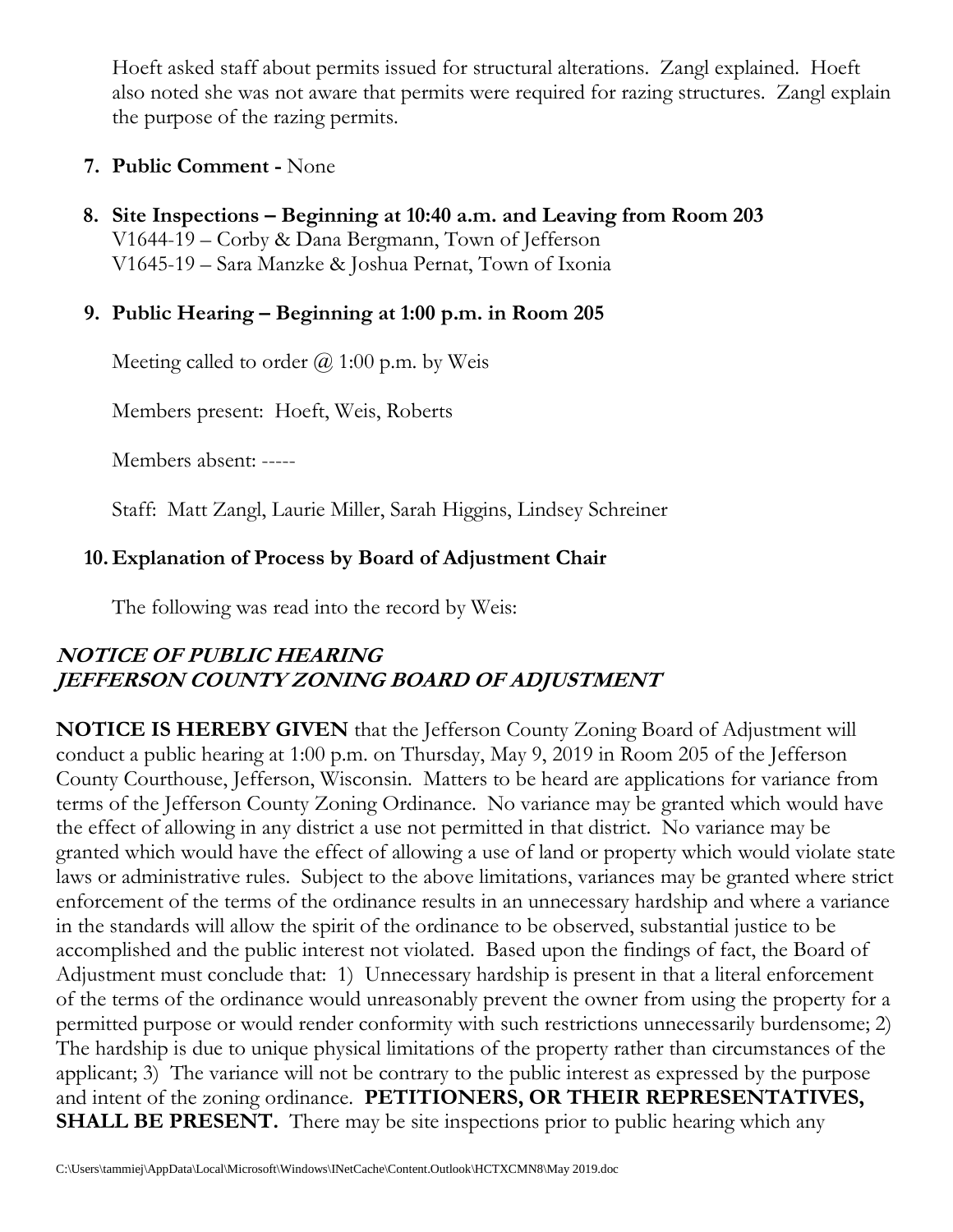interested parties may attend; discussion and possible action may occur after public hearing on the following:

**V1644-19 – Corby & Dana Bergmann:** Variance from Sec. 11.04(f)8 of the Jefferson County Zoning Ordinance to allow for the reduced side yard setbacks for a garage addition. The site is located at **N4690 County Road Q,** Town of Jefferson, in an A-3 zone on PIN 014-0614-0541-001  $(1.00 \text{ Ac})$ .

Corby Bergmann, N4960 County Road Q, presented his petition. He stated he was asking for a reduced side setback for a garage. The lot has a unique shape due to a driveway easement that is on file. He felt this was his best option for additional storage. He is looking to construct the garage for additional vehicle parking.

Weis made note that there was also a written statement from the petitioner in the file.

There were no questions or comments in favor or opposition of the petition. There was a town decision in the file approving the petition which was read into the record by Weis.

Hoeft noted that though we solicit information from the township, the Board is not obliged to their recommendations, but it is helpful.

Zangl gave staff report. The property was rezoned to A-3 in 2004, and in 2006, the permit was issued for the home and garage. He referenced Sec. 11.04(f)8 which requires yard setbacks to be 20' from the property line. They are requesting a setback of 10' from the side lot line.

Hoeft stated they were out there and did not see any agricultural impact. They also saw the garage, and couldn't really find other places on the property where such an expansion could go. The petitioner stated it could possibly be put behind the garage that is there, but they would have to put in another driveway. Roberts stated they could expand out the back for addition storage. The petitioner stated they needed a three-car garage for himself, wife & son in college. Roberts asked how big the existing garage was now. The petitioner stated it was 24'x48'. Weis noted the setbacks are measured from the overhang, not the foundation. He asked if the 10' proposed was to the foundation or roofline. The petitioner stated he could make it 10' from the roofline. Weis commented on the location of the septic/mound. Roberts noted they could go out about another 25' in the back. Weis also noted the well was in the front. There was further discussion on the setback and existing driveway or putting in a new driveway.

Zangl stated they have a little room in the back questioning where a new driveway would go and the location of the existing septic, pool and well. Roberts stated they could do a 5' addition to the front of the building and have a three-car garage, and they could have storage in the back. Weis noted that they should be considering the request as stated. Attorney Blair Ward was present.

C:\Users\tammiej\AppData\Local\Microsoft\Windows\INetCache\Content.Outlook\HCTXCMN8\May 2019.doc **V1645-19 – Sara Manzke & Joshua Pernat:** Variance from Sec. 11.04(f)9 of the Jefferson County Zoning Ordinance to allow for the raising/keeping of farm animals on a parcel less than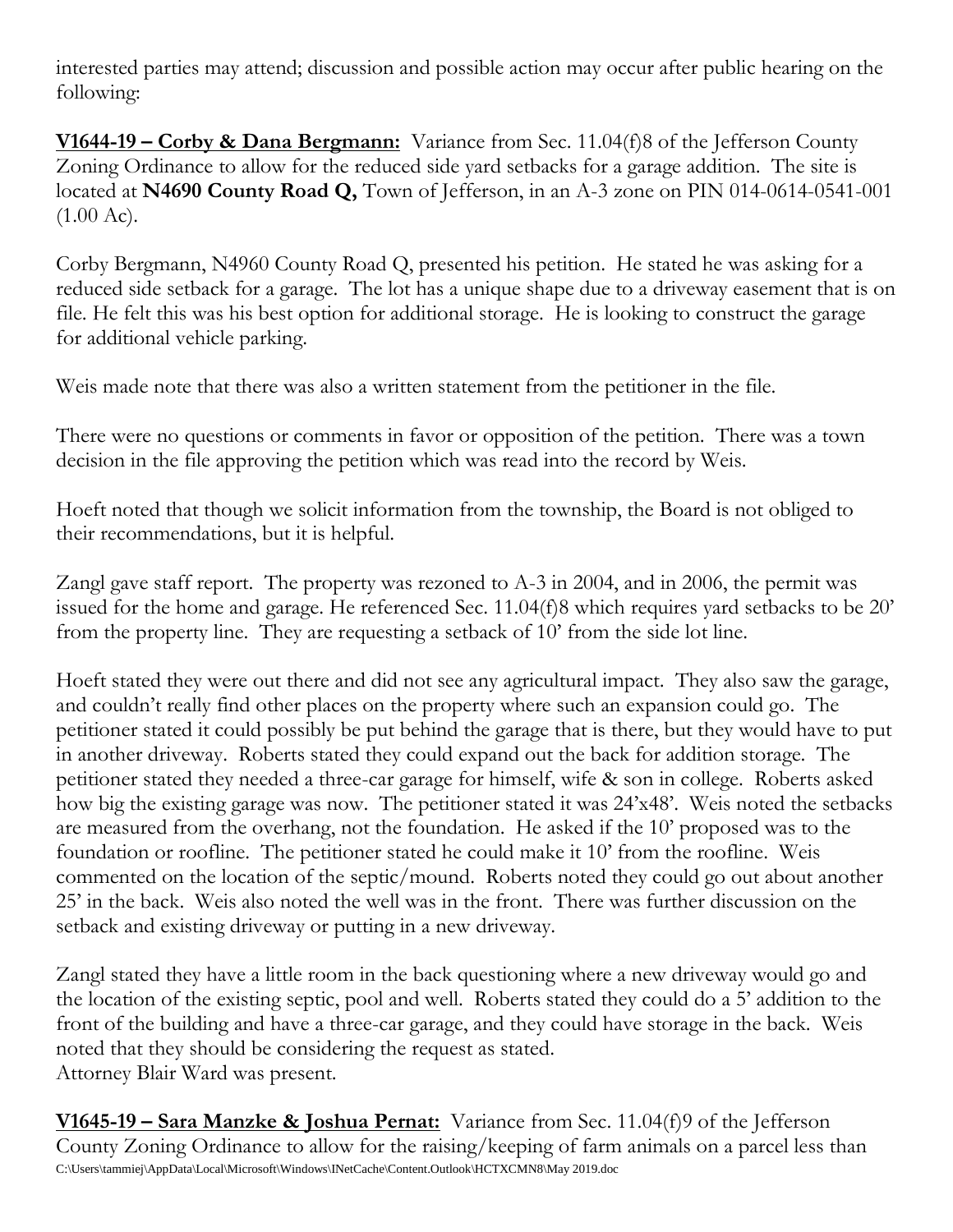2.00 acres in size. The site is located at **N8263 County Road E,** Town of Ixonia, in a Community zone on PIN 012-0816-1931-009 (0.910 Ac).

Attorney Erin Strohbehn, Gimbel, Reilly, Guerin & Brown, 330 E Kilbourn Avenue, Suite 1170, Milwaukee 53202, presented the petition. She stated her clients are not making a stand or request from the Board today because there is no other way to ask for what Ms. Manske needs which is accommodation for her disability. They have come to the Board and will be coming to the Planning & Zoning Committee for a Conditional Use Permit. Land use and zoning regulations are traditionally a matter for the state or local government. But when those zoning requirements conflict with federal law, the federal law supersedes – the federal must be applied. The Fair Housing Act prohibits discrimination on the basis of many protected characteristics, one of which protects the disabled. Our government states that if you are disabled, you cannot be discriminated against. Ms. Manske is a young lady with a chronic illness who has discovered that her illness gets better, and she is offered some amount respite by use of the emotional support animals.

They were asking Ms. Manske to be allowed four miniature goats and two geese on her property. She lives on the property which is just shy of one acre in the Community Zone which allows for mixed uses. Ms. Manzke lives in a broad section of the county and the Town of Ixonia. She wants to be able keep her animals. Submissions have been made with an affidavit and complaints and some litigation that happened before being here today. The doctor has given prescriptions to Ms. Manzke for these emotional support animals.

What they are asking the Board to do today is to grant the variance. What she could not tell the Board is that Ms. Manske and Mr. Pernat meet all of the reasons that the Board would grant a variance. The reason is because it is not a variance they want. They want reasonable accommodation, and Jefferson County does not have a board that gives reasonable accommodation. The best they can do is to come to the boards that deal with variances and conditional uses and ask that Ms. Manske be allowed to keep her animals. They are here because of complaints from one specific landowner. This matter was heard by the Town of Ixonia a year ago, and there were numerous people supporting her. Ms. Manske has severe anxiety and that is why she was not here.

C:\Users\tammiej\AppData\Local\Microsoft\Windows\INetCache\Content.Outlook\HCTXCMN8\May 2019.doc Attorney Strohbehn wanted to share what Department of Justice and the Department of Housing and Urban Development say about the Fair House Act and how it applies to zoning ordinances. What they say is if a person with a disability that substantially limits their activities that normal people would do, and the government knows about it or reasonably should know about it, and that person comes to the government to ask for reasonable accommodation, and that reasonable accommodation would afford that person the right to remain in their home and the equal right to use their property the way people without that disability would use their property, then the Board should grant reasonable accommodation. And, the Department of Justice and HUD say that if the Board does not agree with that, you are bumping up on a violation of the Fair Housing Act. Her clients did not want to bring litigation that they brought previously and they don't want to bring litigation again. But if they cannot keep the emotional support animals, they would have to sell their home. All the neighbors support her, all but one. She is asking for something that is not unreasonable for the community which is to have some small animals on the property. Asking the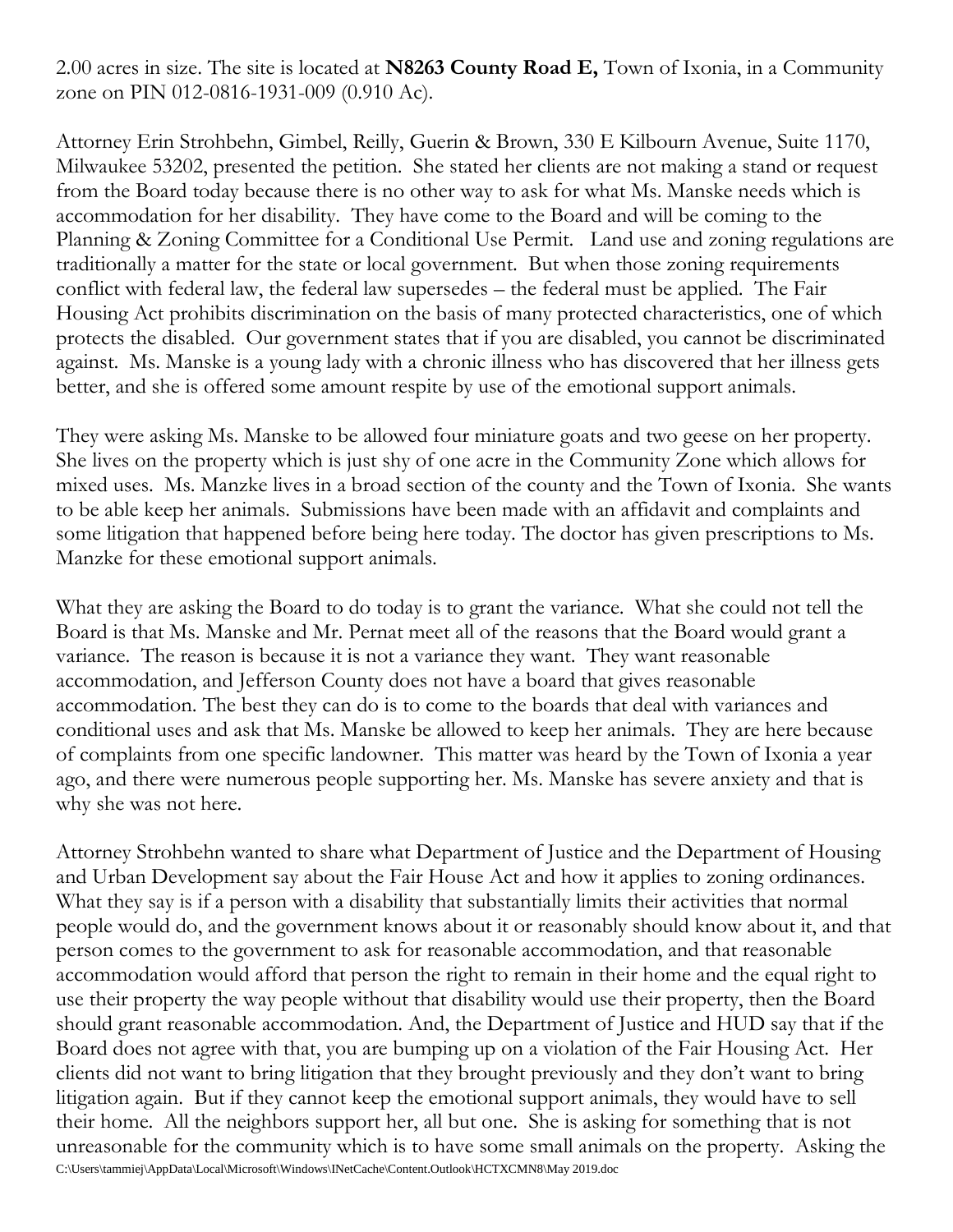Board if they were out there today, Attorney Strohbehn presumed they did not see the animals because they are mainly kept inside as she understood. Based on the submissions made and based on seeing the property, the Fair Housing Act does apply in this situation. And, the only means which Ms. Manske can have the Fair Housing Act protect her is to come to the Board to ask to grant something they wouldn't normally grant. They are not asking for a variance, but that is the only way to appear before the Board is to ask for a variance. She stated her client needs reasonable accommodation because she is disabled, and that is what she is asking for. For that reason, she asked the Board to grant the variance as a means by which the reasonable accommodation can be formally granted so she does not have to get rid of her goats, sell her property, and move away from home that she has made.

Weis noted they were not asking for a variance, but they really were. He stated their job today would be to look at whether the Board would grant a variance to make them exempt from the two acre minimum, and then they would go for a conditional use. Attorney Strohbehn noted they were scheduled for public hearing with the Planning & Zoning Committee next Thursday.

There were no questions or comments in favor of the petition. Opposed was Martine Koeppel, N8260 County Road E, Watertown. She presented a packet of information to the Board.

Ms. Koeppel stated that she lives directly across the street from the Manzke property, and is opposed to allowing farm animals in a residential/community zoned area. She asked the Board to deny this request for variance to allow farm animals on the Manzke property. She purchased her property 30 years ago, a residential/community zoned area, with the expectations according to Jefferson County Zoning laws, that there would not be a flock of geese and a herd of goats outside her bedroom window which she hears day and night. When there is movement on or near the Manske property, or when the geese are being fed, the geese honk and scream hysterically. Not only has Manske brought these farm animals onto her property illegally, she has refused to remove them even after Jefferson County Zoning has repeatedly asked her to do so. She continues to ignore the law by adding ducks to the property as recently as one month ago.

C:\Users\tammiej\AppData\Local\Microsoft\Windows\INetCache\Content.Outlook\HCTXCMN8\May 2019.doc Before the Board gives the unprecedented variance and serious consideration, imagine having geese and goats and now ducks living outside your bedroom window, and then being met with hostility every time a reasonable complaint is made against them. If the Board grants this variance, she asked if she would be able to come to the Board with her complaints of the noise and smells of these farm animals, and could she contact the Board each day and night when this occurs. She also asked if Jefferson County would take the responsibility to ensure that the manure from these farm animals is taken off the property and there are no noise issues at any time day or night. She also asked how Jefferson County would regulate the number of farm animals on this less than one acre Manske property given that Manske continues to add more farm animals without permission consciously choosing to ignore the law. Who is going to want to purchase a home located next to an obnoxiously loud and smelly goat, geese and duck confinement area? There are potentially thousands of community-zoned, less than one acre lots located in Jefferson County like the Manskes. Are you now going to grant variances for farm animals to all these property owners who claim to have health issues simply because they ask for a variance? How will you deny them their variance if you allow Manske hers? If the Board grants this variance, you are changing the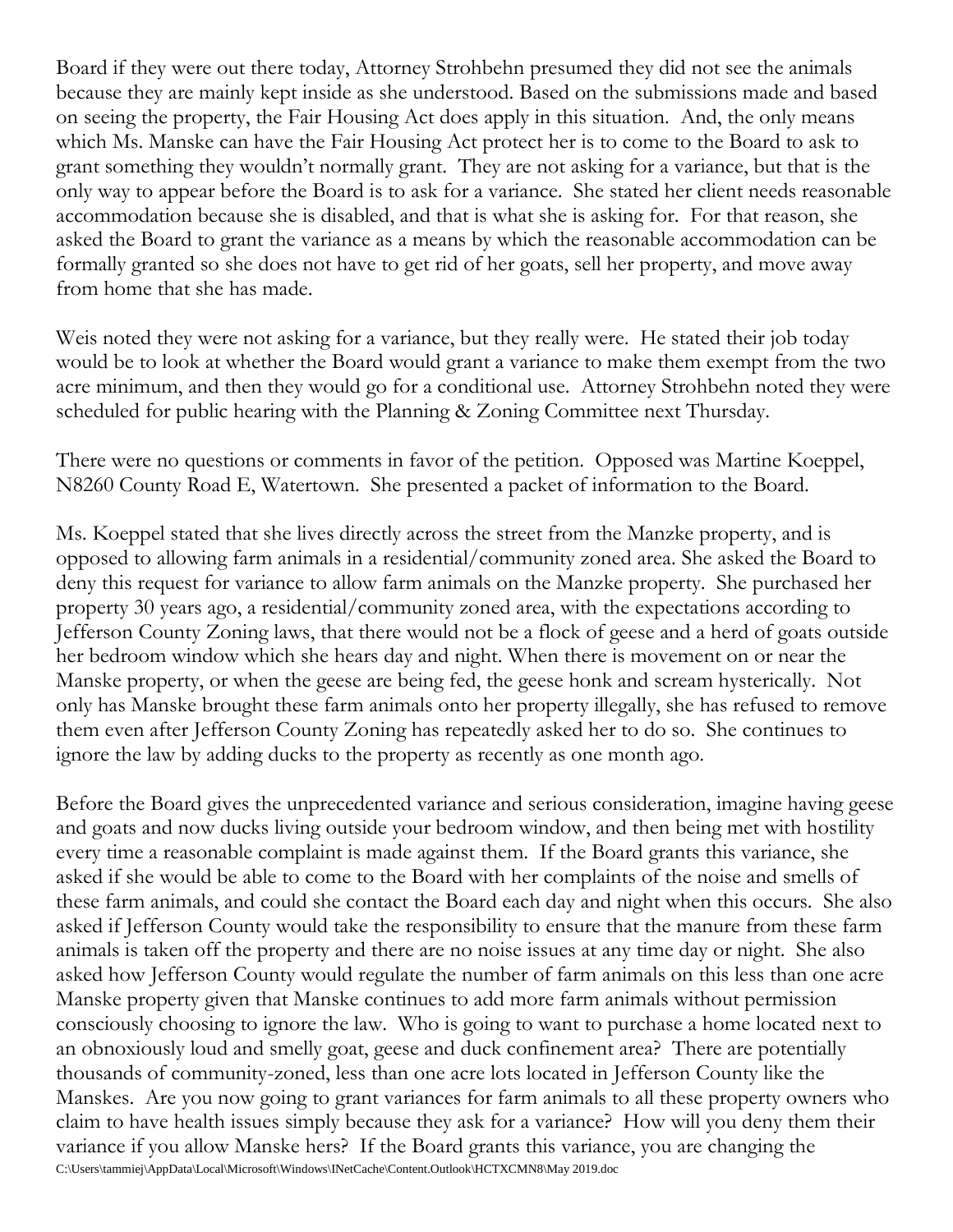Jefferson County Zoning Ordinances forever regarding farm animals on community-zoned land. Since a variance goes with the land, you will be creating spot zoning throughout Jefferson County.

To grant a variance in this situation, it must be proven that unnecessary hardship is present due the unique physical limitations of the property, and not due to the circumstances of the applicant. No one prevented Manske from researching the Zoning Ordinances on this property before she purchased it to find out whether farm animals are permitted on the property or not, and no one forced Manske to purchase a home in a residential/community zoned area where it is illegal to have farm animals. No one is stopping Manske from owning a farm or a home in an agricultural zoned area where it is legal to own farm animals. Therefore, there is no unnecessary hardship, and any claim that there is, this hardship is created by Manske herself. It is not due to the property. Manske is not being discriminated against. She is being asked to comply with the same zoning ordinances as everyone else.

In March 2018, the Town of Ixonia unanimously denied the variance request from Manske to allow farm animals on her property. In October 2018, the federal district court denied Manske her claim as well.

Ms. Koeppel read a statement from the presiding judge of the federal district court, Judge Crabb, which she made in her ruling to deny Manske an injunction against Jefferson County who was fining Manske \$10,000 for violating Jefferson County Zoning Ordinances. Judge Crabb states the evidence that Manske has submitted is insufficient to show that the accommodation she seeks is necessary for her to remain on her property. Manske has submitted letters from her doctor and therapist who both state the opinion that she benefits from owning and caring for goats and geese. Neither provider gives any particular detail or analysis about how the farm animals benefit Manske's specific disability, nor provides any reason why Manske's support animals must be farm animals rather than domesticated animals such as dogs and cats which are allow in her zoning classification. Judge Crabb continued that in fact, that Manske's doctors do not discuss her need for goats and geese in particular until March 30, 2018 after the Town of Ixonia voted to recommend denial of Manske's variance request.

Manske currently owns two dogs and two cats in addition to her many farm animals. In her opinion (Ms. Koeppel), the petitioner's request for a variance is simply a landowner realizing it was an ill-informed land purchase, and now wants to rewrite Jefferson County Zoning laws for her benefit at the expense of the surrounding landowners.

Ms. Koeppel ask the Board to please deny this request for variance, uphold Jefferson County Zoning laws, and return the surrounding landowner's right to quietly enjoy their property.

There was a town response in the file in which the Town Plan Commission and the Town Board denied the petitioner's request, and was read into the record by Weis. There has been no action taken on their conditional use permit request.

C:\Users\tammiej\AppData\Local\Microsoft\Windows\INetCache\Content.Outlook\HCTXCMN8\May 2019.doc Attorney Strohbehn stated that Ms. Koeppel read statements from Judge Crabb. What occurred was a request for an injunction. Ms. Manske was asking that Jefferson County hold off on having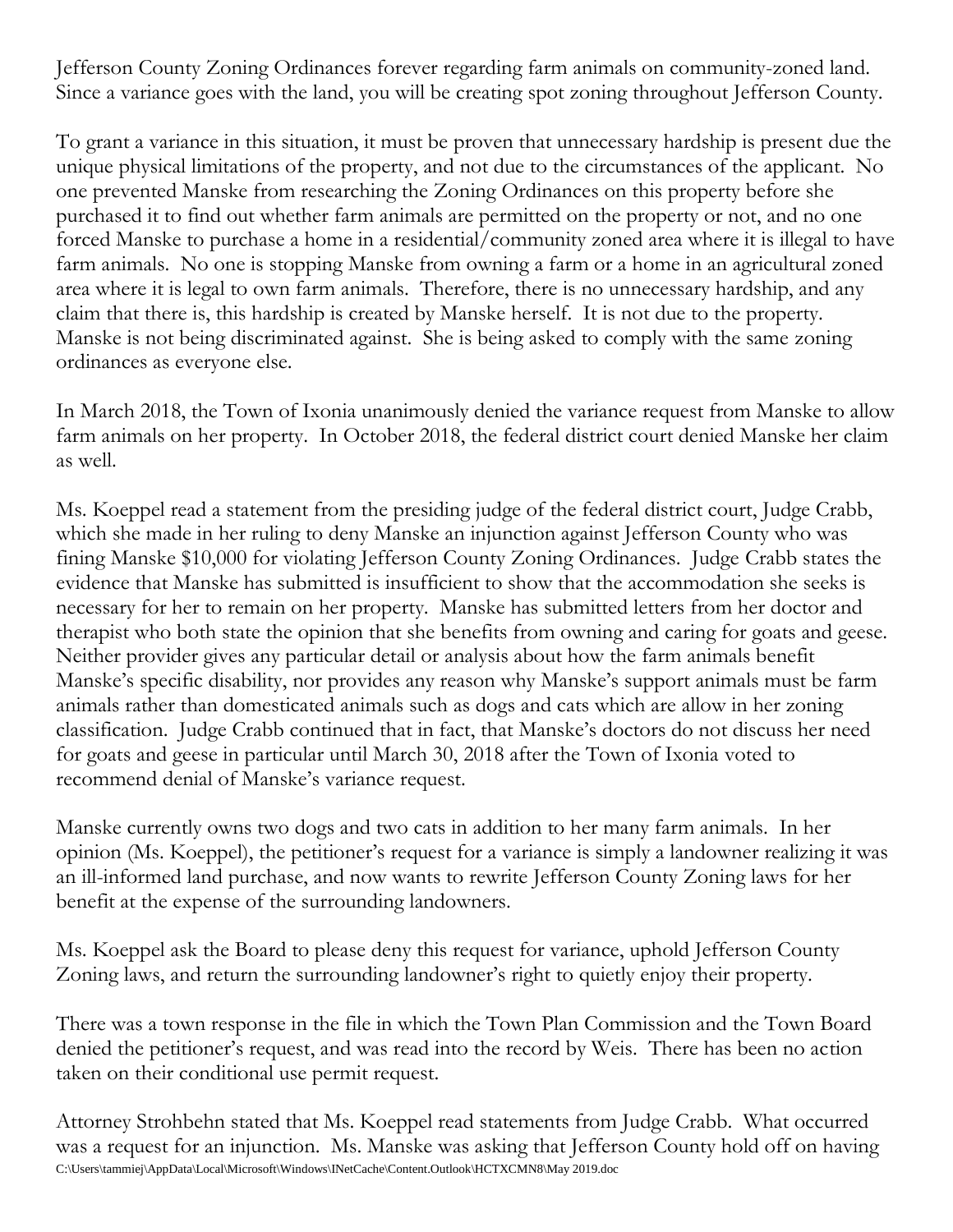her animals removed. The court said the injunction was not appropriate at that time. In a later decision, the court said they needed to go back to Jefferson County for the relief she seeks before coming back. Attorney Strohbehn believed that Ms. Koeppel's statements that Ms. Manske was denied, was not incorrect nor is it the case that she is being fined  $$10,000$ .

What she also wanted to also speak to is that there is the idea that somehow Ms. Manske was mistaken when she selected this property or that she is a landowner having second thoughts. When Ms. Manske purchased this property, she did not know the animals were going to help her. When she bought the property, and after she had been there, she found that the animals helped her. It is true that no one forced her to purchase this property. But, she also did not purchase the property with the intent to house farm animals. She found that the goats and geese helped her after she already lived there. Ignorance of the law is no excuse, and she should have looked to see what her options were before the animals were brought onto the property. This is not a circumstance where she intended to break the law or she intended to have a flock of geese or a herd of goats. The complaints of noise, smell and manure and hysterical honking from the geese is coming from one person with complaint. They are not asking to change the zoning laws. This is not a situation where there are thousands of lots zoned Community that will have herds of goats. This is a case where one person with a disability is asking for reasonable accommodation. The Board was at the property, and there is not a terrible smell of manure, or hysterically honking geese, but there is a young lady who needs help from her animals living not in a highly dense populated residential area asking to be allowed to keep the animals.

Zangl referenced Sec. 11.04(f)9, allowed uses in the Community Zone. Through a Conditional Use Permit, they can have farm animals with a parcel size of two acres in size not exceeding one animal unit per acre. The Manske property is .91 acre which is less than the two acre minimum requirement of which they are asking to keep some farm animals. Their options are to remove the animals or obtain the Variance to allow the animals on the parcel of less than two acres, and obtain a Conditional Use Permit. As Attorney Strohbehn stated, the Conditional Use Permit would be slated for the Planning & Zoning Committee this month if the variance is approved by the Board.

The surrounding land uses are Community Zoned with one to two lots being zoned A-3 with some farmland on the outskirts. The township denied them in 2018. Zangl asked Attorney Strohbehn what the request was for, was it for four goats and 2 geese. Attorney Strohbehn stated it was, but Ms. Manske would get rid of the geese. She has a prescription for the goats. If it meant she could keep her property, she would keep her four goats and would not add anymore. Zangl explained animal unit requirement breakdown. Roberts asked Zangl to clarify they could have an animal unit per acre. Zangl stated that was correct, and further explained.

C:\Users\tammiej\AppData\Local\Microsoft\Windows\INetCache\Content.Outlook\HCTXCMN8\May 2019.doc Attorney Blair Ward, Jefferson County Corporation Counsel, spoke on behalf of the Jefferson County Zoning Department. He has had the opportunity to review the file and it is his opinion that the type of variance request appears to be a use variance. The fact sheet that the Board has which recites state law and county ordinances says that use variances may be granted where strict enforcement of the Zoning Ordinance would leave the property owner with no reasonable use of the property in the absence of the variance and will allow the spirit of the ordinance to be observed, substantial justice to be accomplished, and the public interest not violated. The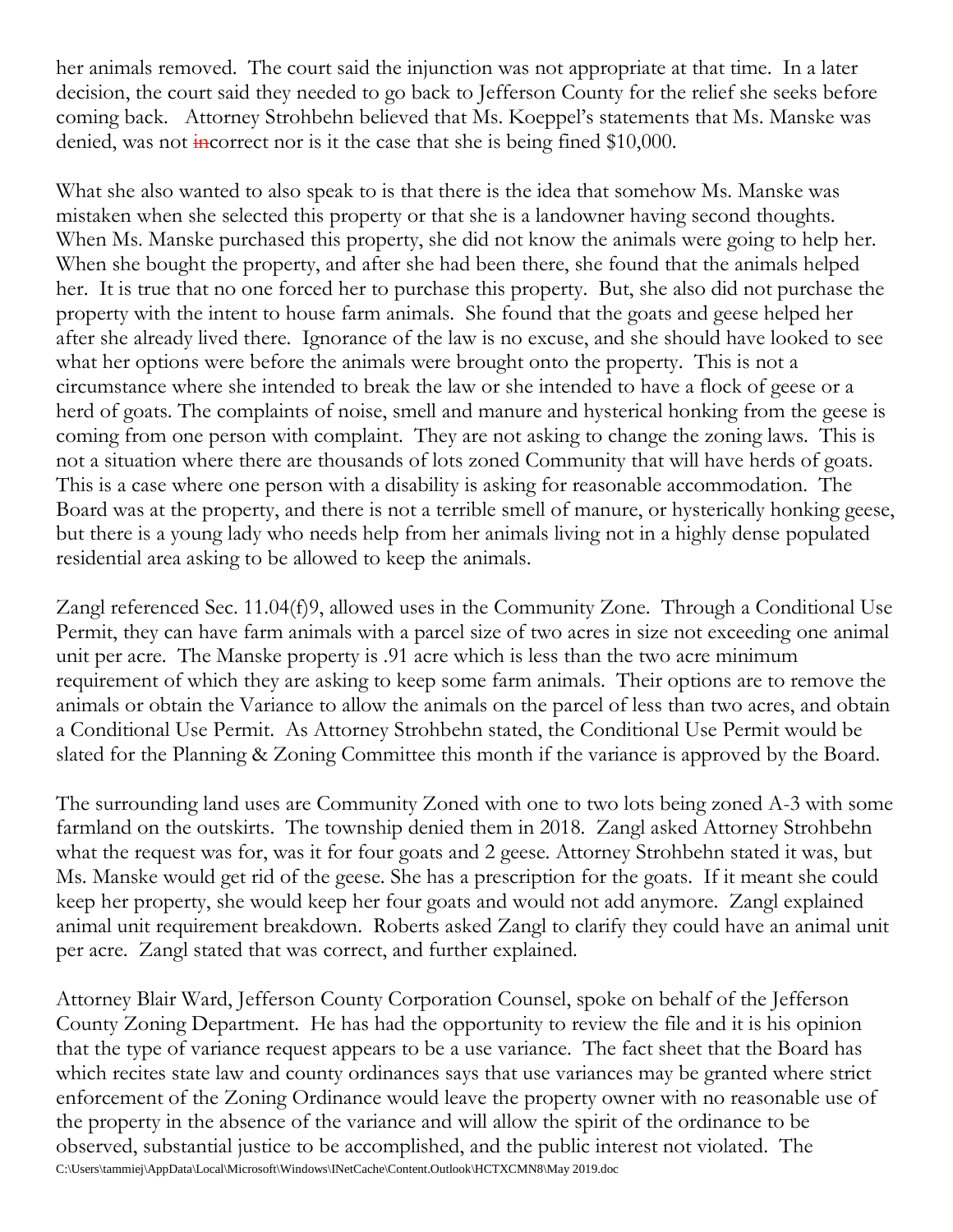testimony today along with the record does not support a use variance being granted. It is difficult to say that Ms. Manske and Mr. Pernat do not have all reasonable use of their property unless they are allowed to have four goats and two geese. Based on that, he asked the Board to deny the variance request.

Weis noted it was his interpretation they were here to waiver from the two acre minimum required, and the Conditional Use was to be considered by a different committee. He asked Attorney Ward about the HUD requirements and how or if it applies. Attorney Ward stated it was through County Board. Weis noted that it should not be something that would enter into their decision today. Attorney Ward stated it should only be relevant in the context only if it can satisfy the requirements of state statutes in granting a variance. He stated that he does not see that as the case here today. Hoeft noted that it appears it should be handled above the Board and not be a factor in their decision. Attorney Ward agreed.

Attorney Strohbehn stated that she did not disagree with the Board's reaction for other people to decide, but stated they can decide and recognize federal law. The Fair Housing Act is important, it is there for a reason, and it supersedes state law and county ordinances. She asked the Board to consider the Fair Housing Act when deciding the variance.

Weis note that they are obligated to make their decision off the three tests, and asked Attorney Strohbehn to give input on how they meet those parameters. Attorney Strohbehn stated they cannot meet all of those because it is not a variance. They are not asking for a variance, but she was asking that they recognize federal law.

Roberts made note that there is a conflict with the number animals as stated in the hearing and in the file. Because the animals make her happy, she could consider some other place that would allow the animals and move. Attorney Strohbehn said that was the point, she shouldn't have to move. Roberts further commented.

Weis stated that it was important to note that the variance goes with the property, not the property owner.

There was a break before decisions 1:54-1:57 p.m.

# **11. Discussion and Possible Action on Above Petitions (see files & following pages)**

## **12.Adjourn**

Hoeft made motion, seconded by Roberts, motion carried 3-0 on a voice vote to adjourn  $\omega$ 2:29 p.m.

C:\Users\tammiej\AppData\Local\Microsoft\Windows\INetCache\Content.Outlook\HCTXCMN8\May 2019.doc **If you have questions regarding these variances, please contact the Zoning Department at 920-674-7113 or 920-674-8638. Variance files referenced on this hearing notice may be viewed in Courthouse Room 201 between the hours of 8:00 a.m. and 4:30 p.m. Monday**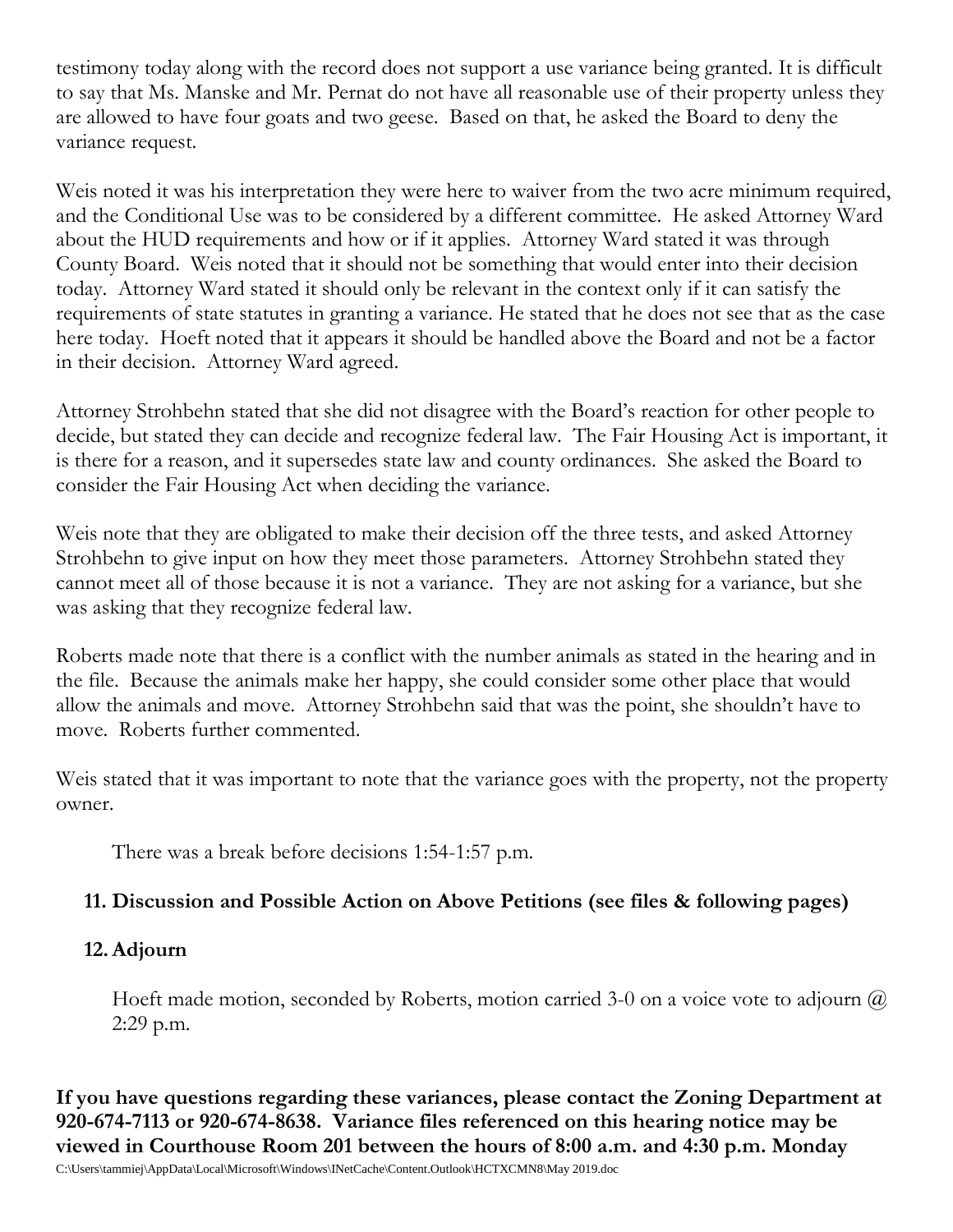**through Friday, excluding holidays. Materials covering other agenda items can be found at www.jeffersoncountywi.gov.**

## **JEFFFERSON COUNTY ZONING BOARD OF ADJUSTMENT**

A quorum of any Jefferson County Committee, Board, Commission or other body, including the Jefferson County Board of Supervisors, may be present at this meeting.

Individuals requiring special accommodations for attendance at the meeting should contact the County Administrator at 920-674-7101 at least 24 hours prior to the meeting so appropriate arrangements can be made.

A digital recording of the meeting will be available in the Zoning Department upon request. Additional information on Zoning can be found at [www.jeffersoncountywi.gov](http://www.jeffersoncountywi.gov/)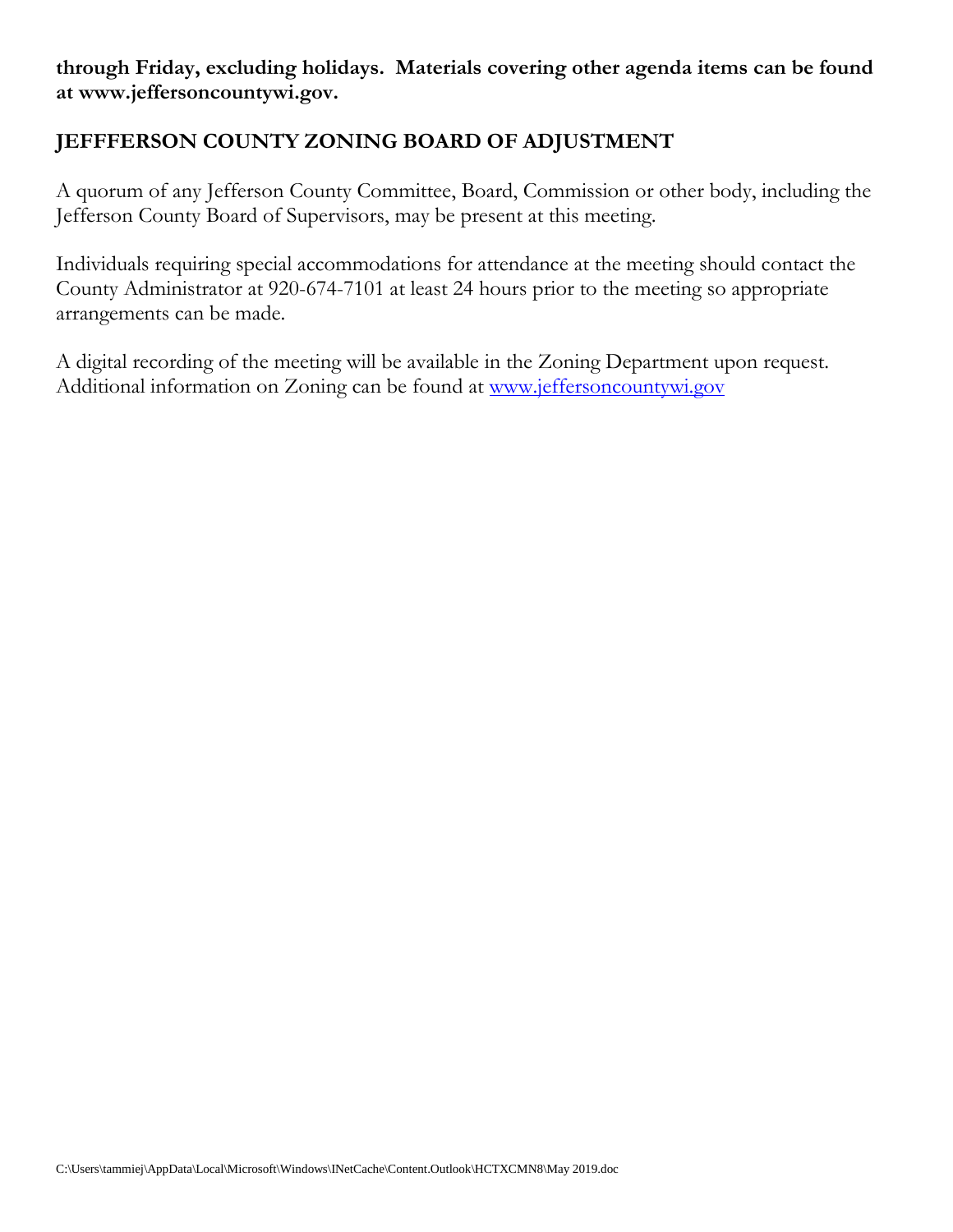#### **DECISION OF THE ZONING BOARD OF ADJUSTMENT JEFFERSON COUNTY, WISCONSIN**

#### **FINDINGS OF FACT**

| <b>PETITION NO.:</b>                                                                  | 2019 V1644                                              |  |  |  |  |
|---------------------------------------------------------------------------------------|---------------------------------------------------------|--|--|--|--|
| <b>HEARING DATE:</b>                                                                  | 05-09-2019                                              |  |  |  |  |
| APPLICANT:                                                                            | Corby Bergmann                                          |  |  |  |  |
| <b>PROPERTY OWNER:</b>                                                                | Corby D & Dana E Bergmann                               |  |  |  |  |
|                                                                                       | PARCEL (PIN) #: 014-0614-0541-001 (N4690 County Road Q) |  |  |  |  |
| TOWNSHIP: lefferson                                                                   |                                                         |  |  |  |  |
| INTENT OF PETITIONER: To allow for a reduced side yard setback (10 ft) in an A-3 zone |                                                         |  |  |  |  |
|                                                                                       |                                                         |  |  |  |  |

#### THE APPLICANT REQUESTS A VARIANCE FROM SECTION 11.04(f)8 OF THE JEFFERSON **COUNTY ZONING ORDINANCE.**

#### **THE FEATURES OF THE PROPOSED CONSTRUCTION AND PROPERTY WHICH RELATE TO THE GRANT OR DENIAL OF THE VARIANCE APPLICATION ARE: -Rezoned to A-3 in 2004 (R2963A)**

**- Land Use Permit for new construction – home and detached garage in 2006 (Permit # 55866 & 55867) -Sanitary permit #11851** 

**-11.04 (f)8- Minimum Yards. Front – Section 11.07(d)2. Rear – 20 feet. Side – 20 feet each. -Proposing detached garage addition 10 feet from the side property line**

#### **FACTS OR OBSERVATIONS BASED ON SITE INSPECTIONS: Site inspections conducted.** Observed property layout & location.

**FACTS PRESENTED AT PUBLIC HEARING: See tape, minutes & file.**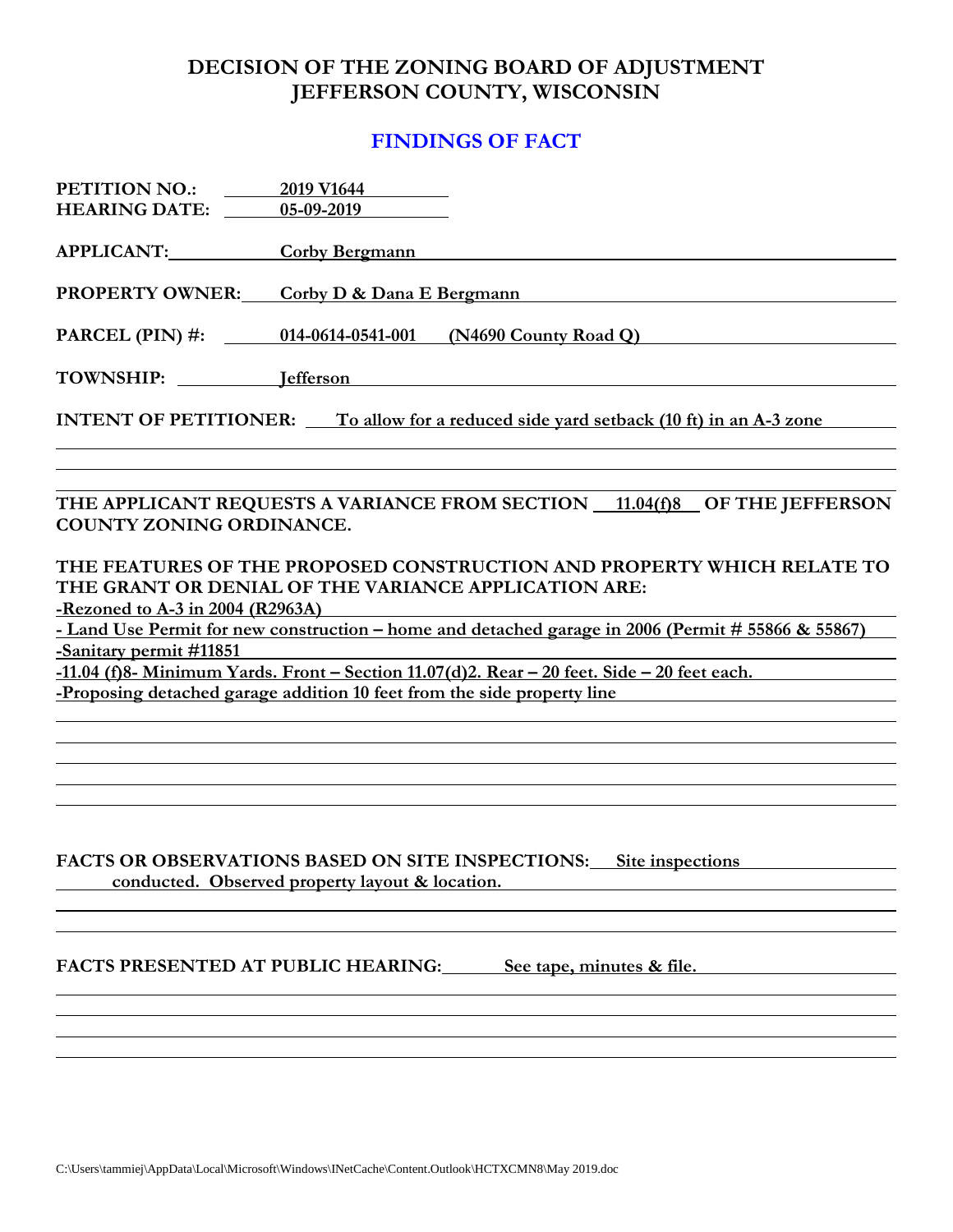- **A. NO VARIANCE MAY BE GRANTED WHICH WOULD HAVE THE EFFECT OF ALLOWING A USE OF LAND OR PROPERTY WHICH WOULD VIOLATE STATE LAWS OR ADMINISTRATIVE RULES:**
- **B. SUBJECT TO THE ABOVE LIMITATIONS, AREA VARIANCES MAY BE GRANTED WHERE STRICT COMPLIANCE WITH THE ZONING ORDINANCE RESULTS IN AN UNNECESSARY HARDSHIP WHICH WOULD UNREASONABLY PREVENT THE PETITIONER FROM USING THE PROPERTY FOR A PERMITTED PURPOSE, OR WOULD RENDER CONFORMITY WITH THE ZONING ORDINANCE UNNECESSARILY BURDENSOME, AND WILL ALLOW THE SPIRIT OF THE ORDINANCE TO BE OBSERVED, SUBSTANTIAL JUSTICE TO BE ACCOMPLISHED, AND THE PUBLIC INTEREST NOT VIOLATED.**
- **C . SUBJECT TO THE ABOVE LIMITATIONS, USE VARIANCES MAY BE GRANTED WHERE STRICT COMPLIANCE WITH THE ZONING ORDINANCE WOULD LEAVE THE PROPERTY OWNER WITH NO REASONABLE USE OF THE PROPERTY IN THE ABSENCE OF A VARIANCE AND WILL ALLOW THE SPIRIT OF THE ORDINANCE TO BE OBSERVED, SUBSTANTIAL JUSTICE TO BE ACCOMPLISHED, AND THE PUBLIC INTEREST NOT VIOLATED.**

**BASED ON THE FINDINGS OF FACT, THE BOARD CONCLUDES THAT:**

**---------**

- **1. UNNECESSARY HARDSHIP IS PRESENT IN THAT A LITERAL ENFORCEMENT OF THE TERMS OF THE ZONING ORDINANCE WOULD PREVENT THE OWNER FROM USING THE PROPERTY FOR A PERMITTED PURPOSE OR WOULD RENDER CONFORMITY WITH SUCH RESTRICTIONS UNNECESSARILY BURDENSOME (AREA VARIANCE) OR STRICT COMPLIANCE WITH THE ZONING ORDINANCE WOULD LEAVE THE PROPERTY OWNER WITH NO REASONABLE USE OF**  THE PROPERTY (USE VARIANCE) BECAUSE <u>a garage would be allowed. Not allowing it at a</u> **reduced setback would be a hardship. He needs 3 vehicles plus adequate storage. The addition is not feasible with the existing setbacks. Going in on the left side is the simplest way to expand the garage.**
- **2. THE HARDSHIP OR NO REASONABLE USE IS DUE TO UNIQUE PHYSICAL LIMITATIONS OF THE PROPERTY RATHER THAN THE CIRCUMSTANCES OF THE APPLICANT BECAUSE the placement of the structure relative to the lot lines makes the most viable option. An addition to the back of the garage will not remove hardship. The other option to extend further back is likely to present difficulties in servicing the septic/mound.**
- **3. THE VARIANCE WILL NOT BE CONTRARY TO THE PUBLIC INTEREST AS EXPRESSED BY THE PURPOSE AND INTENT OF THE ZONING ORDINANCE BECAUSE it does not change the access or visibility on CTH Q. The intent of the law is to have some space between the building and lot line , which will be present with the addition. Access to septic will not change. Are assured there will still be room to service the mound in the future.**

#### **\*A VARIANCE MAY BE GRANTED IF ALL THESE CONDITIONS ARE MET\***

|                                       | DECISION: THE REQUESTED VARIANCE IS GRANTED. |                    |      |                        |            |  |  |  |  |
|---------------------------------------|----------------------------------------------|--------------------|------|------------------------|------------|--|--|--|--|
| <b>MOTION:</b>                        | Hoeft                                        | <b>SECOND:</b>     | Weis | VOTE: 3-0 (voice vote) |            |  |  |  |  |
| <b>CONDITIONS OF APPROVAL/DENIAL:</b> |                                              |                    |      |                        |            |  |  |  |  |
| <b>SIGNED:</b>                        |                                              | <b>CHAIRPERSON</b> |      | DATE:                  | 05-09-2019 |  |  |  |  |

**BOARD DECISIONS MAY BE APPEALED TO CIRCUIT COURT. AUDIO RECORD OF THESE PROCEEDINGS IS AVAILABLE UPON REQUEST.**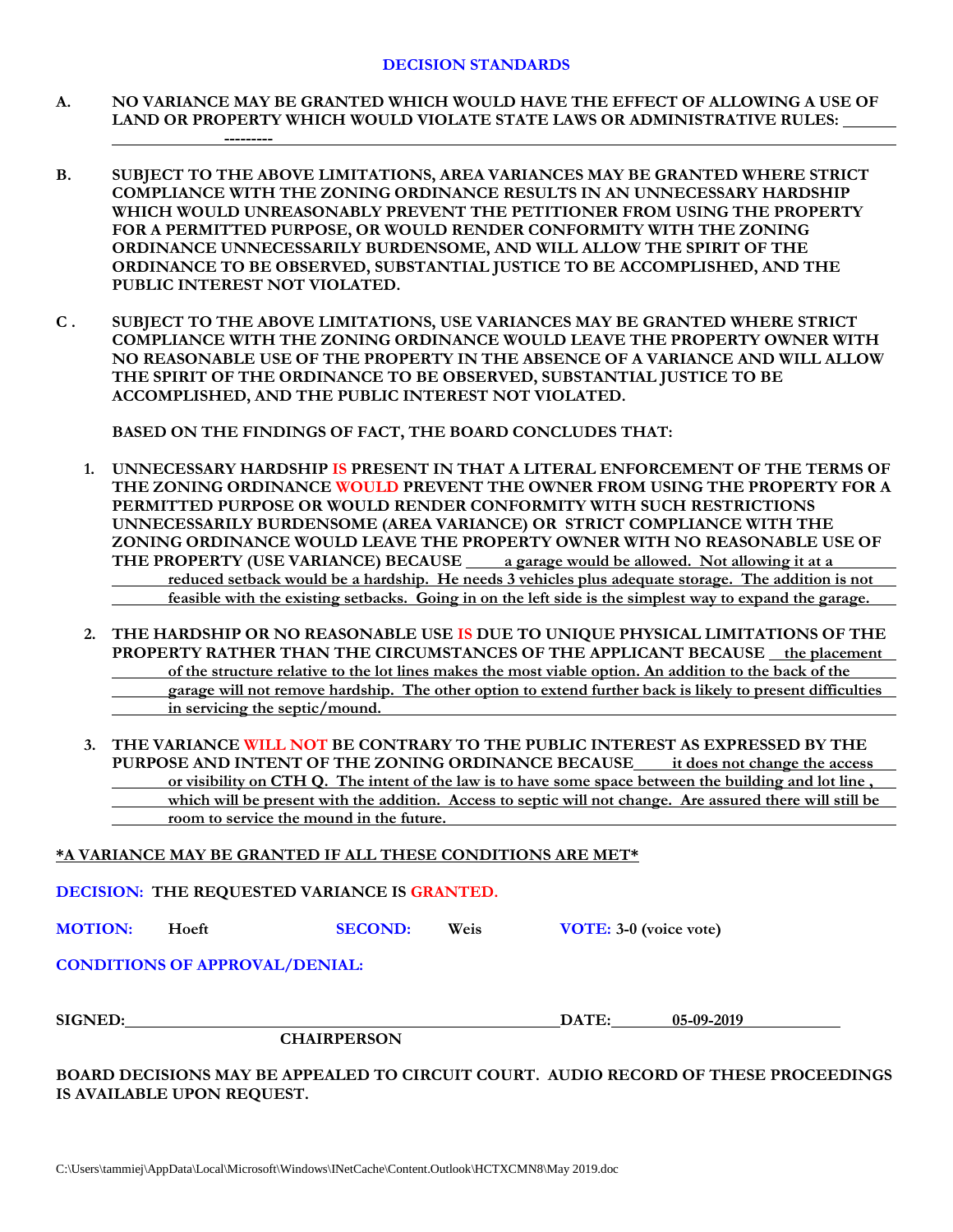#### **DECISION OF THE ZONING BOARD OF ADJUSTMENT JEFFERSON COUNTY, WISCONSIN**

#### **FINDINGS OF FACT**

**PETITION NO.: 2019 V1645 HEARING DATE: 05-09-2019**

| PETITIONER:                                                                                                                    | Sara Manzke/Joshua Pernat                                                                                                                                                                                                                                          |  |  |  |  |
|--------------------------------------------------------------------------------------------------------------------------------|--------------------------------------------------------------------------------------------------------------------------------------------------------------------------------------------------------------------------------------------------------------------|--|--|--|--|
| <b>PROPERTY OWNER:</b>                                                                                                         | <b>SAME</b>                                                                                                                                                                                                                                                        |  |  |  |  |
| PARCEL IDENTIFICATION NO. (PIN):                                                                                               | 012-0816-1931-009 (N8263 County Road E)                                                                                                                                                                                                                            |  |  |  |  |
| <b>TOWNSHIP:</b>                                                                                                               | Town of Ixonia                                                                                                                                                                                                                                                     |  |  |  |  |
| smaller than 2.0 acres.                                                                                                        | <b>INTENT OF PETITIONER:</b> To have farm animals on a Community zoned parcel of property                                                                                                                                                                          |  |  |  |  |
| JEFFERSON COUNTY ZONING ORDINANCE.                                                                                             | THE APPLICANT REQUESTS A VARIANCE FROM SECTION 11.04(f) 9<br><b>OF THE</b>                                                                                                                                                                                         |  |  |  |  |
| THE FEATURES OF THE PROPOSED CONSTRUCTION AND PROPERTY WHICH RELATE TO<br>THE GRANT OR DENIAL OF THE VARIANCE APPLICATION ARE: |                                                                                                                                                                                                                                                                    |  |  |  |  |
|                                                                                                                                | -Petitioners' parcel is zoned Community and 0.91 acres in size;                                                                                                                                                                                                    |  |  |  |  |
|                                                                                                                                | - The Jefferson County Zoning Ordinance, Section 11.04(f) 9, Conditional Uses, allows as a<br>conditional use, "Raising/Keeping of farm animals provided that parcels are at least 2.0 acres                                                                       |  |  |  |  |
|                                                                                                                                | and provided that the number of animals will not exceed one animal unit per 1.0 acre;"                                                                                                                                                                             |  |  |  |  |
|                                                                                                                                | -Petitioners' options are to remove the farm animals or obtain a variance to allow the animals on a<br>parcel less than 2.0 acres in size and obtain a Conditional Use Permit from the Planning and<br>Zoning Committee to allow the animals as a conditional use; |  |  |  |  |
| (Pipersville);                                                                                                                 | -Surrounding land uses are zoned C- Community and A-3 Agricultural Rural Residential                                                                                                                                                                               |  |  |  |  |
|                                                                                                                                | -Town Decision – Recommendation to Deny the variance petition on March 18, 2018 and<br>reaffirmed recommendation received on April 22, 2019.                                                                                                                       |  |  |  |  |

**FACTS OR OBSERVATIONS BASED ON SITE INSPECTIONS AND PRESENTED AT PUBLIC HEARING: Site inspection conducted to observe property layout and location on May 9, 2019. See official record which includes an audio recording of the hearing, written minutes, and exhibits which were considered by the Board of Adjustment in making its decision.**